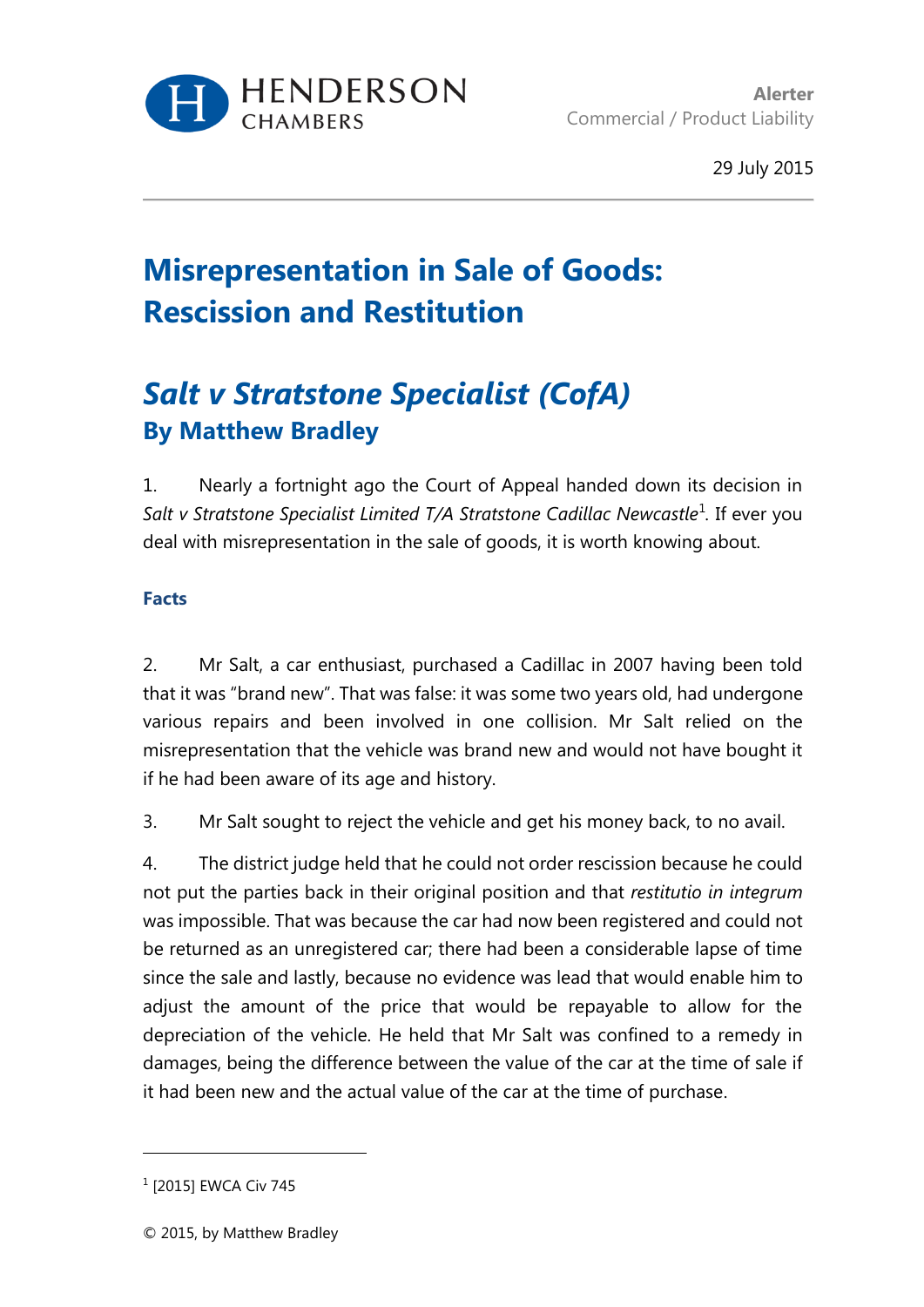

5. The Circuit Judge, and now the Court of Appeal, disagreed. Fundamentally they did so because, once the proper legal test was applied, it was clear that restitution of the car was possible, and that the delay in seeking rescission was not such as to debar access to the remedy of rescission.

6. The decision is important for three reasons.

#### **Section 2(2) Misrepresentation Act**

7. Firstly, it represents clear appellate authority to the effect that the power to award damages in lieu of rescission in relation to non-fraudulent misrepresentation under section  $2(2)$  of the 1967 Act<sup>2</sup> presupposes that a power to rescind persists at all. That power must not have been lost – whether by the contract being affirmed, by third party rights intervening, by the elapse of an excessive time or by restitution having become impossible. That reasoning is intrinsic to the requirement that the damages should stand "in lieu" of rescission. The decision thus clears up a line of conflicting first instance High Court authority.

#### **Impossibility of Restitution**

8. Secondly, the decision makes clear that a court will not readily permit factors such as depreciation or the intermittent enjoyment of the goods in question to mean that it is impossible for the goods to be returned to the representor such that he receives full restitution. The tail should not wag the dog: the consideration that the representor should not be prejudiced is secondary to the overriding principle that the representee should not be unjustly enriched at the representor's expense.

<sup>2</sup> *"(2) Where a person has entered into a contract after a misrepresentation has been made to him otherwise than fraudulently, and he would be entitled, by reason of the misrepresentation, to rescind the contract, then, if it is claimed, in any proceedings arising out of the contract, that the contract ought to be or has been rescinded the court or arbitrator may declare the contract subsisting and award damages in lieu of rescission, if of opinion that it would be equitable to do so, having regard to the nature of the misrepresentation and the loss that would be caused by it if the contract were upheld, as well as to the loss that rescission would cause to the other party."*